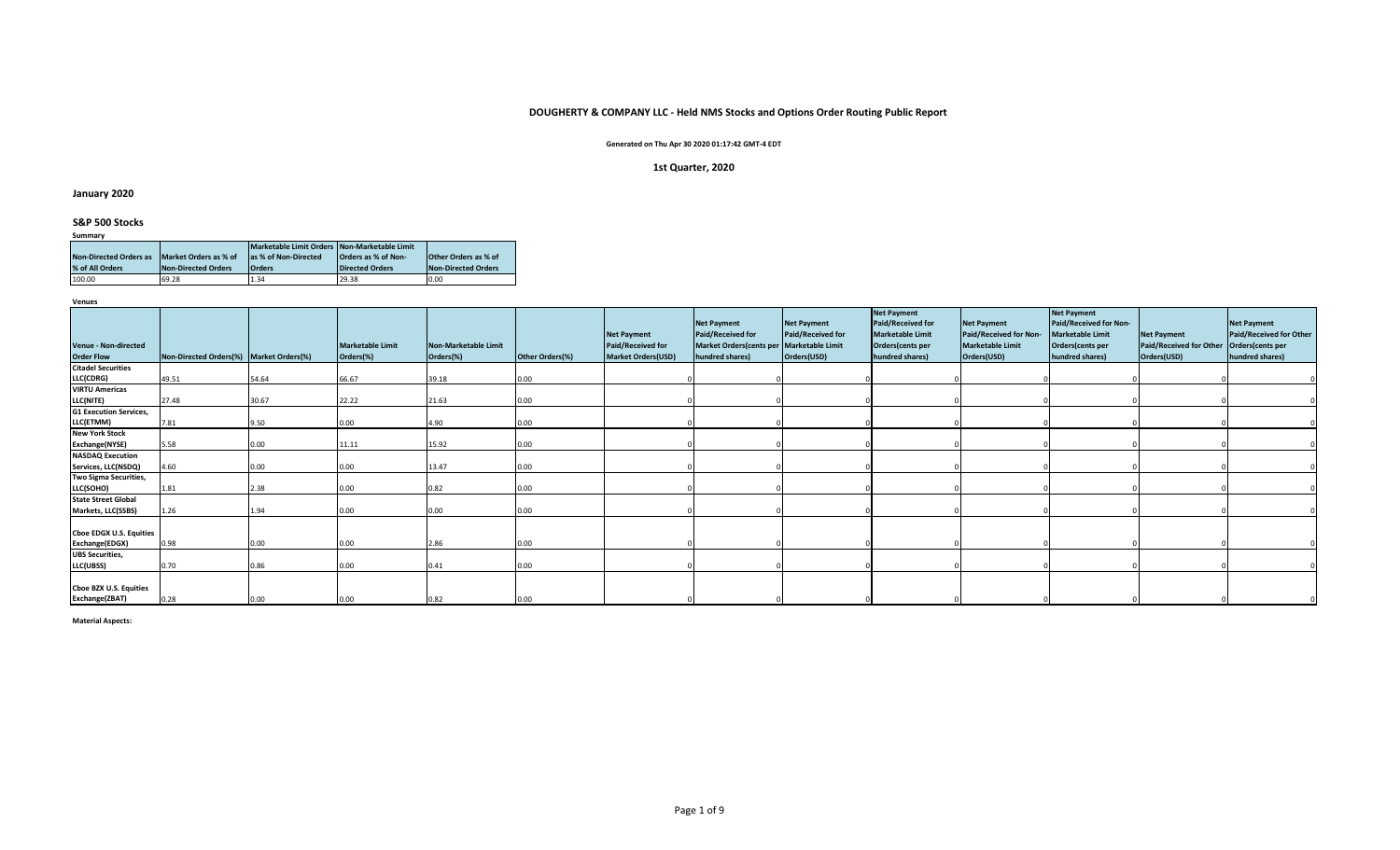## **January 2020**

## **Non-S&P 500**

## **Stocks**

#### **Summary**

|                               |                       | Marketable Limit Orders Non-Marketable Limit |                        |                             |
|-------------------------------|-----------------------|----------------------------------------------|------------------------|-----------------------------|
| <b>Non-Directed Orders as</b> | Market Orders as % of | as % of Non-Directed                         | Orders as % of Non-    | <b>Other Orders as % of</b> |
| % of All Orders               | Non-Directed Orders   | <b>Orders</b>                                | <b>Directed Orders</b> | Non-Directed Orders         |
| 100.00                        | 82.59                 | 7.99                                         | 9.24                   | 0.18                        |

**Venues**

| Venue - Non-directed<br><b>Order Flow</b>        | Non-Directed Orders(%) Market Orders(%) |       | <b>Marketable Limit</b><br>Orders(%) | <b>Non-Marketable Limit</b><br>Orders(%) | Other Orders(%) | <b>Net Payment</b><br><b>Paid/Received for</b><br><b>Market Orders(USD)</b> | <b>Net Payment</b><br>Paid/Received for<br>Market Orders(cents per   Marketable Limit<br>hundred shares) | <b>Net Payment</b><br><b>Paid/Received for</b><br>Orders(USD) | <b>Net Payment</b><br>Paid/Received for<br><b>Marketable Limit</b><br>Orders(cents per<br>hundred shares) | <b>Net Payment</b><br>Paid/Received for Non-<br><b>Marketable Limit</b><br>Orders(USD) | <b>Net Payment</b><br>Paid/Received for Non-<br>Marketable Limit<br>Orders(cents per<br>hundred shares) | <b>Net Payment</b><br><b>Paid/Received for Other</b><br>Orders(USD) | <b>Net Payment</b><br>Paid/Received for Other<br>Orders(cents per<br>hundred shares) |
|--------------------------------------------------|-----------------------------------------|-------|--------------------------------------|------------------------------------------|-----------------|-----------------------------------------------------------------------------|----------------------------------------------------------------------------------------------------------|---------------------------------------------------------------|-----------------------------------------------------------------------------------------------------------|----------------------------------------------------------------------------------------|---------------------------------------------------------------------------------------------------------|---------------------------------------------------------------------|--------------------------------------------------------------------------------------|
| <b>Citadel Securities</b>                        |                                         |       |                                      |                                          |                 |                                                                             |                                                                                                          |                                                               |                                                                                                           |                                                                                        |                                                                                                         |                                                                     |                                                                                      |
| LLC(CDRG)                                        | 48.79                                   | 53.88 | 45.76                                | 12.68                                    | 100.00          |                                                                             |                                                                                                          |                                                               |                                                                                                           |                                                                                        |                                                                                                         |                                                                     |                                                                                      |
| <b>VIRTU Americas</b>                            |                                         |       |                                      |                                          |                 |                                                                             |                                                                                                          |                                                               |                                                                                                           |                                                                                        |                                                                                                         |                                                                     |                                                                                      |
| LLC(NITE)                                        | 29.85                                   | 32.70 | 27.12                                | 11.27                                    | 0.00            |                                                                             |                                                                                                          |                                                               |                                                                                                           |                                                                                        |                                                                                                         |                                                                     |                                                                                      |
| <b>G1 Execution Services,</b>                    |                                         |       |                                      |                                          |                 |                                                                             |                                                                                                          |                                                               |                                                                                                           |                                                                                        |                                                                                                         |                                                                     |                                                                                      |
| LLC(ETMM)                                        | 8.03                                    | 8.51  | 8.47                                 | 4.23                                     | 0.00            |                                                                             |                                                                                                          |                                                               |                                                                                                           |                                                                                        |                                                                                                         |                                                                     |                                                                                      |
| <b>Cboe EDGX U.S. Equities</b><br>Exchange(EDGX) | 3.48                                    | 0.00  | 0.00                                 | 32.39                                    | 0.00            |                                                                             |                                                                                                          |                                                               |                                                                                                           |                                                                                        |                                                                                                         |                                                                     |                                                                                      |
| <b>State Street Global</b>                       |                                         |       |                                      |                                          |                 |                                                                             |                                                                                                          |                                                               |                                                                                                           |                                                                                        |                                                                                                         |                                                                     |                                                                                      |
| Markets, LLC(SSBS)                               | 2.88                                    | 1.70  | 16.95                                | 0.00                                     | 0.00            |                                                                             |                                                                                                          |                                                               |                                                                                                           |                                                                                        |                                                                                                         |                                                                     |                                                                                      |
| <b>NASDAQ Execution</b><br>Services, LLC(NSDQ)   | 2.73                                    | 0.00  | 0.00                                 | 25.35                                    | 0.00            |                                                                             |                                                                                                          |                                                               |                                                                                                           |                                                                                        |                                                                                                         |                                                                     |                                                                                      |
| <b>UBS Securities,</b><br>LLC(UBSS)              | 1.52                                    | 1.70  | 1.69                                 | 0.00                                     | 0.00            |                                                                             |                                                                                                          |                                                               |                                                                                                           |                                                                                        |                                                                                                         |                                                                     |                                                                                      |
| <b>New York Stock</b>                            |                                         |       |                                      |                                          |                 |                                                                             |                                                                                                          |                                                               |                                                                                                           |                                                                                        |                                                                                                         |                                                                     |                                                                                      |
| Exchange(NYSE)                                   | 1.36                                    | 0.38  | 0.00                                 | 9.86                                     | 0.00            |                                                                             |                                                                                                          |                                                               |                                                                                                           |                                                                                        |                                                                                                         |                                                                     |                                                                                      |
| Two Sigma Securities,                            |                                         |       |                                      |                                          |                 |                                                                             |                                                                                                          |                                                               |                                                                                                           |                                                                                        |                                                                                                         |                                                                     |                                                                                      |
| LLC(SOHO)                                        | 0.91                                    | 1.13  | 0.00                                 | 0.00                                     | 0.00            |                                                                             |                                                                                                          |                                                               |                                                                                                           |                                                                                        |                                                                                                         |                                                                     |                                                                                      |
| Cboe BZX U.S. Equities<br>Exchange(ZBAT)         | 0.45                                    | 0.00  | 0.00                                 | 4.23                                     | 0.00            |                                                                             |                                                                                                          |                                                               |                                                                                                           |                                                                                        |                                                                                                         |                                                                     |                                                                                      |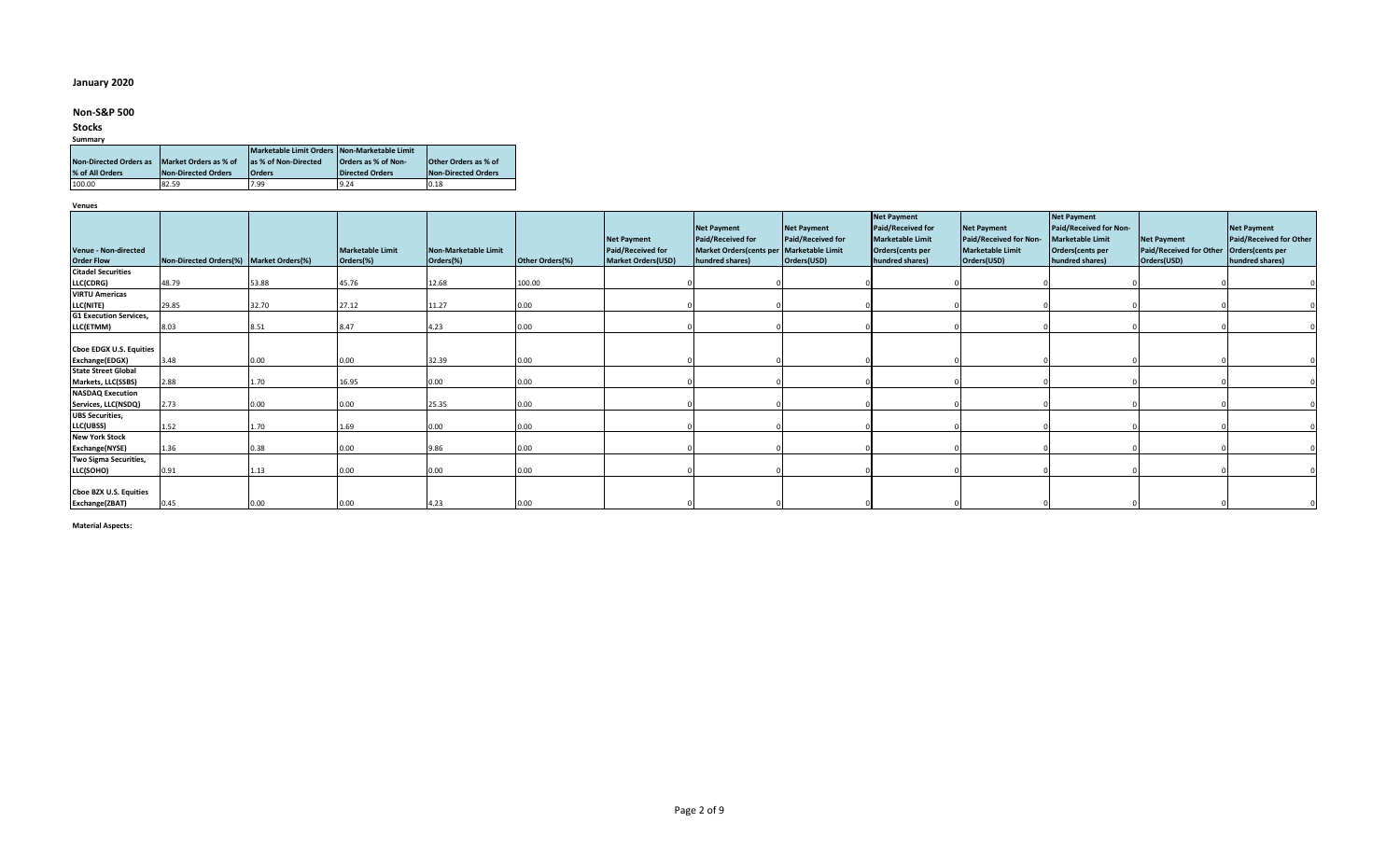## **January 2020**

# **Option Contracts**

| Summary                       |                       |                                              |                        |                             |
|-------------------------------|-----------------------|----------------------------------------------|------------------------|-----------------------------|
|                               |                       | Marketable Limit Orders Non-Marketable Limit |                        |                             |
| <b>Non-Directed Orders as</b> | Market Orders as % of | las % of Non-Directed                        | Orders as % of Non-    | <b>Other Orders as % of</b> |
| % of All Orders               | Non-Directed Orders   | <b>Orders</b>                                | <b>Directed Orders</b> | <b>Non-Directed Orders</b>  |
| 100.00                        | 31.28                 | 2.37                                         | 66.35                  | 0.00                        |

**Venues**

| Venue - Non-directed<br><b>Order Flow</b> | Non-Directed Orders(%)   Market Orders(%) |       | <b>Marketable Limit</b><br>Orders(%) | Non-Marketable Limit<br>Orders(%) | Other Orders(%) | <b>Net Payment</b><br><b>Paid/Received for</b><br><b>Market Orders(USD)</b> | <b>Net Payment</b><br>Paid/Received for<br>Market Orders(cents per Marketable Limit<br>hundred shares) | <b>Net Payment</b><br>Paid/Received for<br>Orders(USD) | <b>Net Payment</b><br>Paid/Received for<br><b>Marketable Limit</b><br>Orders(cents per<br>hundred shares) | <b>Net Payment</b><br>Paid/Received for Non-<br><b>Marketable Limit</b><br>Orders(USD) | Net Payment<br>Paid/Received for Non-<br><b>Marketable Limit</b><br>Orders(cents per<br>hundred shares) | <b>Net Payment</b><br>Paid/Received for Other Orders (cents per<br>Orders(USD) | <b>Net Payment</b><br>Paid/Received for Other<br>hundred shares) |
|-------------------------------------------|-------------------------------------------|-------|--------------------------------------|-----------------------------------|-----------------|-----------------------------------------------------------------------------|--------------------------------------------------------------------------------------------------------|--------------------------------------------------------|-----------------------------------------------------------------------------------------------------------|----------------------------------------------------------------------------------------|---------------------------------------------------------------------------------------------------------|--------------------------------------------------------------------------------|------------------------------------------------------------------|
| <b>Citadel Securities</b>                 |                                           |       |                                      |                                   |                 |                                                                             |                                                                                                        |                                                        |                                                                                                           |                                                                                        |                                                                                                         |                                                                                |                                                                  |
| LLC(CDRG)                                 | 42.06                                     | 33.80 | 33.33                                | 46.15                             | 0.00            |                                                                             |                                                                                                        |                                                        |                                                                                                           |                                                                                        |                                                                                                         |                                                                                |                                                                  |
| <b>Wolverine Execution</b>                |                                           |       |                                      |                                   |                 |                                                                             |                                                                                                        |                                                        |                                                                                                           |                                                                                        |                                                                                                         |                                                                                |                                                                  |
| <b>Services LLC(WEXX)</b>                 | 17.17                                     | 2.82  | 33.33                                | 23.08                             | 0.00            |                                                                             |                                                                                                        |                                                        |                                                                                                           |                                                                                        |                                                                                                         |                                                                                |                                                                  |
| <b>MORGAN STANLEY &amp;</b>               |                                           |       |                                      |                                   |                 |                                                                             |                                                                                                        |                                                        |                                                                                                           |                                                                                        |                                                                                                         |                                                                                |                                                                  |
| CO. LLC(MSCO)                             | 15.45                                     | 25.35 | 0.00                                 | 11.54                             | 0.00            |                                                                             |                                                                                                        |                                                        |                                                                                                           |                                                                                        |                                                                                                         |                                                                                |                                                                  |
| Susquehanna Capital                       |                                           |       |                                      |                                   |                 |                                                                             |                                                                                                        |                                                        |                                                                                                           |                                                                                        |                                                                                                         |                                                                                |                                                                  |
| Group(SUSQ)                               | 12.88                                     | 29.58 | 16.67                                | 5.13                              | 0.00            |                                                                             |                                                                                                        |                                                        |                                                                                                           |                                                                                        |                                                                                                         |                                                                                |                                                                  |
| <b>Citigroup Global</b>                   |                                           |       |                                      |                                   |                 |                                                                             |                                                                                                        |                                                        |                                                                                                           |                                                                                        |                                                                                                         |                                                                                |                                                                  |
| Markets, Inc.(CITI)                       | 9.44                                      | 7.04  | 16.67                                | 10.26                             | 0.00            |                                                                             |                                                                                                        |                                                        |                                                                                                           |                                                                                        |                                                                                                         |                                                                                |                                                                  |
| <b>DASH FINANCIAL</b>                     |                                           |       |                                      |                                   |                 |                                                                             |                                                                                                        |                                                        |                                                                                                           |                                                                                        |                                                                                                         |                                                                                |                                                                  |
| <b>TECHNOLOGIES</b>                       |                                           |       |                                      |                                   |                 |                                                                             |                                                                                                        |                                                        |                                                                                                           |                                                                                        |                                                                                                         |                                                                                |                                                                  |
| LLC(DASH)                                 | 3.00                                      | 1.41  |                                      | 3.85                              | 0.00            |                                                                             |                                                                                                        |                                                        |                                                                                                           |                                                                                        |                                                                                                         |                                                                                |                                                                  |
|                                           |                                           |       |                                      |                                   |                 |                                                                             |                                                                                                        |                                                        |                                                                                                           |                                                                                        |                                                                                                         |                                                                                |                                                                  |
|                                           |                                           |       |                                      |                                   |                 |                                                                             |                                                                                                        |                                                        |                                                                                                           |                                                                                        |                                                                                                         |                                                                                |                                                                  |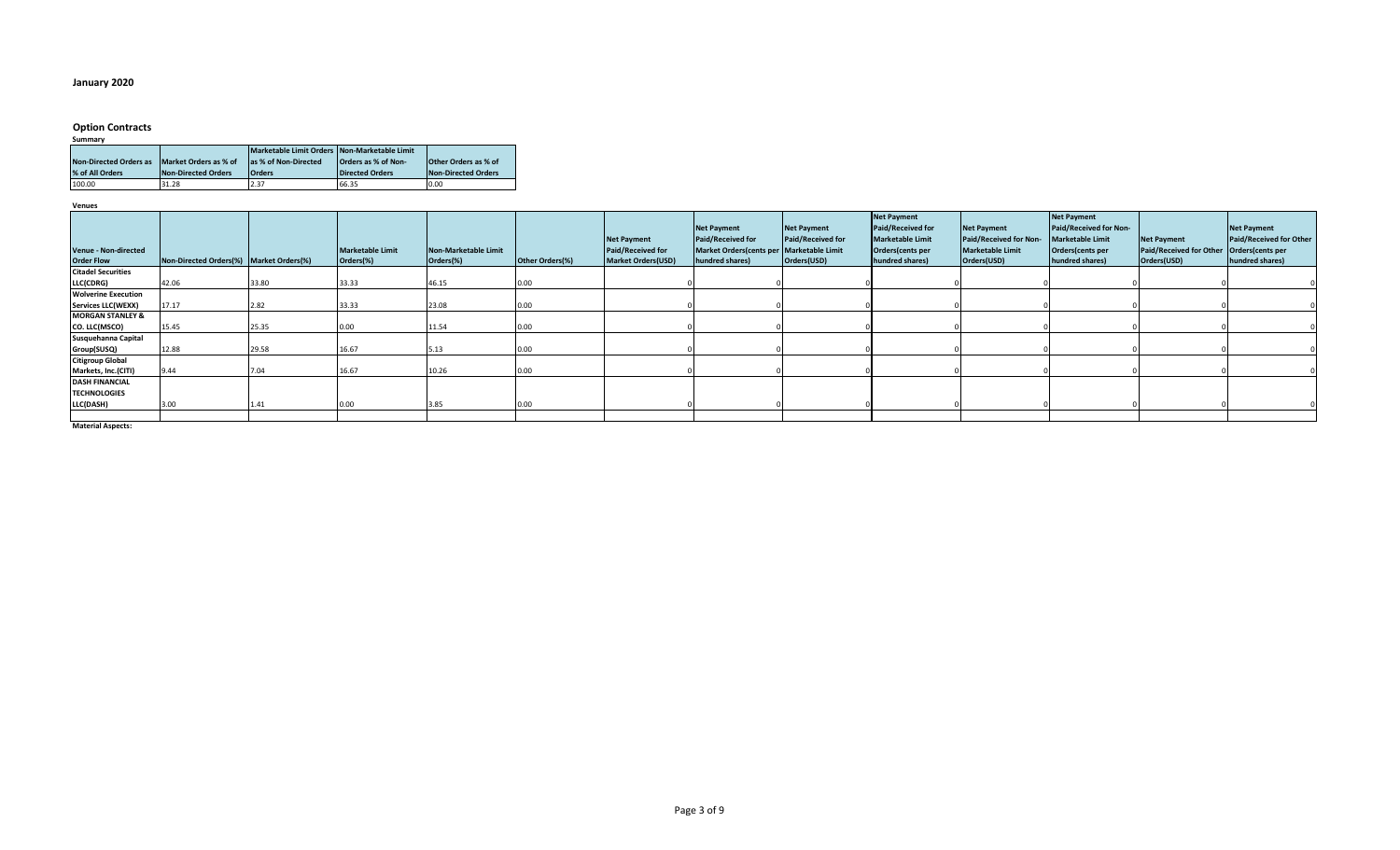## **February 2020**

# **S&P 500 Stocks**

| Summary                       |                       |                                              |                     |                             |
|-------------------------------|-----------------------|----------------------------------------------|---------------------|-----------------------------|
|                               |                       | Marketable Limit Orders Non-Marketable Limit |                     |                             |
| <b>Non-Directed Orders as</b> | Market Orders as % of | as % of Non-Directed                         | Orders as % of Non- | <b>Other Orders as % of</b> |
| % of All Orders               | Non-Directed Orders   | Orders                                       | Directed Orders     | Non-Directed Orders         |
| 100.00                        | 67.07                 | 2.73                                         | 30.20               | 0.00                        |

**Venues**

|                                                  |                                         |       |                                      |                                          |                 |                                                                      | <b>Net Payment</b>                                                               | <b>Net Payment</b>               | <b>Net Payment</b><br>Paid/Received for                        | <b>Net Payment</b>                                               | <b>Net Payment</b><br>Paid/Received for Non-                   |                                                                     | <b>Net Payment</b>                                             |
|--------------------------------------------------|-----------------------------------------|-------|--------------------------------------|------------------------------------------|-----------------|----------------------------------------------------------------------|----------------------------------------------------------------------------------|----------------------------------|----------------------------------------------------------------|------------------------------------------------------------------|----------------------------------------------------------------|---------------------------------------------------------------------|----------------------------------------------------------------|
| <b>Venue - Non-directed</b><br><b>Order Flow</b> | Non-Directed Orders(%) Market Orders(%) |       | <b>Marketable Limit</b><br>Orders(%) | <b>Non-Marketable Limit</b><br>Orders(%) | Other Orders(%) | <b>Net Payment</b><br>Paid/Received for<br><b>Market Orders(USD)</b> | Paid/Received for<br>Market Orders(cents per Marketable Limit<br>hundred shares) | Paid/Received for<br>Orders(USD) | <b>Marketable Limit</b><br>Orders(cents per<br>hundred shares) | Paid/Received for Non-<br><b>Marketable Limit</b><br>Orders(USD) | <b>Marketable Limit</b><br>Orders(cents per<br>hundred shares) | <b>Net Payment</b><br><b>Paid/Received for Other</b><br>Orders(USD) | Paid/Received for Other<br>Orders(cents per<br>hundred shares) |
| <b>Citadel Securities</b>                        |                                         |       |                                      |                                          |                 |                                                                      |                                                                                  |                                  |                                                                |                                                                  |                                                                |                                                                     |                                                                |
| LLC(CDRG)                                        | 50.48                                   | 57.43 | 50.00                                | 38.55                                    | 0.00            |                                                                      |                                                                                  |                                  |                                                                |                                                                  |                                                                |                                                                     |                                                                |
| <b>VIRTU Americas</b>                            |                                         |       |                                      |                                          |                 |                                                                      |                                                                                  |                                  |                                                                |                                                                  |                                                                |                                                                     |                                                                |
| LLC(NITE)                                        | 26.54                                   | 29.71 | 33.33                                | 20.61                                    | 0.00            |                                                                      |                                                                                  |                                  |                                                                |                                                                  |                                                                |                                                                     |                                                                |
| <b>NASDAQ Execution</b>                          |                                         |       |                                      |                                          |                 |                                                                      |                                                                                  |                                  |                                                                |                                                                  |                                                                |                                                                     |                                                                |
| Services, LLC(NSDQ)                              | 6.84                                    | 0.00  | 0.00                                 | 19.08                                    | 0.00            |                                                                      |                                                                                  |                                  |                                                                |                                                                  |                                                                |                                                                     |                                                                |
| <b>G1 Execution Services,</b>                    |                                         |       |                                      |                                          |                 |                                                                      |                                                                                  |                                  |                                                                |                                                                  |                                                                |                                                                     |                                                                |
| LLC(ETMM)                                        | 6.57                                    | 6.87  | 16.67                                | 5.34                                     | 0.00            |                                                                      |                                                                                  |                                  |                                                                |                                                                  |                                                                |                                                                     |                                                                |
| <b>New York Stock</b>                            |                                         |       |                                      |                                          |                 |                                                                      |                                                                                  |                                  |                                                                |                                                                  |                                                                |                                                                     |                                                                |
| Exchange(NYSE)                                   | 4.79                                    | 0.00  | 0.00                                 | 13.36                                    | 0.00            |                                                                      |                                                                                  |                                  |                                                                |                                                                  |                                                                |                                                                     |                                                                |
| <b>UBS Securities,</b>                           |                                         |       |                                      |                                          |                 |                                                                      |                                                                                  |                                  |                                                                |                                                                  |                                                                |                                                                     |                                                                |
| LLC(UBSS)                                        | 1.64                                    | 1.55  | 0.00                                 | 1.91                                     | 0.00            |                                                                      |                                                                                  |                                  |                                                                |                                                                  |                                                                |                                                                     |                                                                |
| <b>State Street Global</b>                       |                                         |       |                                      |                                          |                 |                                                                      |                                                                                  |                                  |                                                                |                                                                  |                                                                |                                                                     |                                                                |
| Markets, LLC(SSBS)                               | 1.50                                    | 2.44  | 0.00                                 | 0.00                                     | 0.00            |                                                                      |                                                                                  |                                  |                                                                |                                                                  |                                                                |                                                                     |                                                                |
| Two Sigma Securities,                            |                                         |       |                                      |                                          |                 |                                                                      |                                                                                  |                                  |                                                                |                                                                  |                                                                |                                                                     |                                                                |
| LLC(SOHO)                                        | 1.09                                    | 1.77  | 0.00                                 | 0.00                                     | 0.00            |                                                                      |                                                                                  |                                  |                                                                |                                                                  |                                                                |                                                                     |                                                                |
|                                                  |                                         |       |                                      |                                          |                 |                                                                      |                                                                                  |                                  |                                                                |                                                                  |                                                                |                                                                     |                                                                |
| <b>Choe EDGX U.S. Equities</b>                   |                                         |       |                                      |                                          |                 |                                                                      |                                                                                  |                                  |                                                                |                                                                  |                                                                |                                                                     |                                                                |
| Exchange(EDGX)                                   | 0.41                                    | 0.00  | 0.00                                 | 1.15                                     | 0.00            |                                                                      |                                                                                  |                                  |                                                                |                                                                  |                                                                |                                                                     |                                                                |
| JANE STREET CAPITAL,                             |                                         |       |                                      |                                          |                 |                                                                      |                                                                                  |                                  |                                                                |                                                                  |                                                                |                                                                     |                                                                |
| LLC(JNST)                                        | 0.14                                    | 0.22  | 0.00                                 | 0.00                                     | 0.00            |                                                                      |                                                                                  |                                  |                                                                |                                                                  |                                                                |                                                                     |                                                                |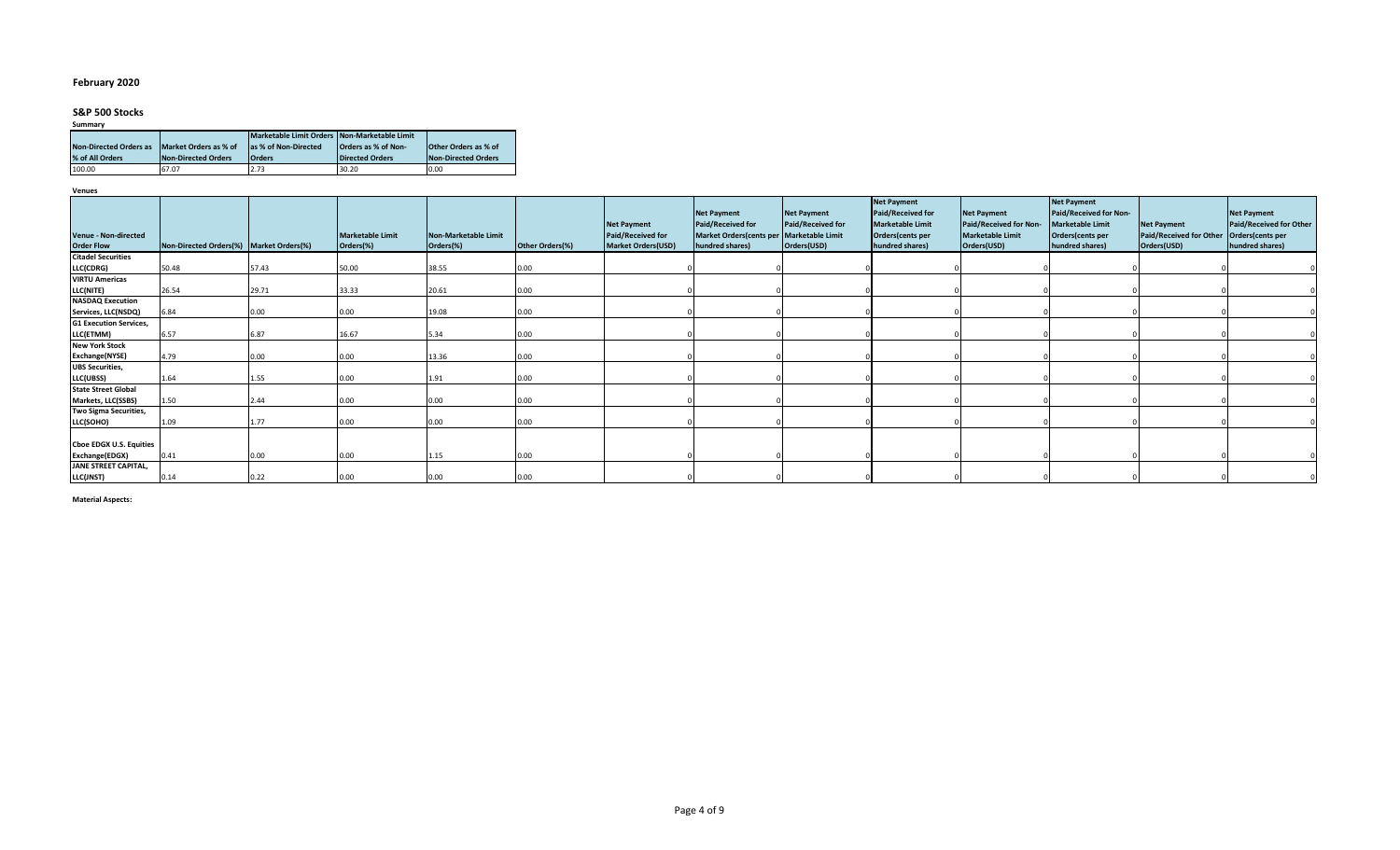## **February 2020**

## **Non-S&P 500**

## **Stocks**

# **Summary**

|                               |                       | Marketable Limit Orders Non-Marketable Limit |                        |                             |
|-------------------------------|-----------------------|----------------------------------------------|------------------------|-----------------------------|
| <b>Non-Directed Orders as</b> | Market Orders as % of | as % of Non-Directed                         | Orders as % of Non-    | <b>Other Orders as % of</b> |
| % of All Orders               | Non-Directed Orders   | <b>Orders</b>                                | <b>Directed Orders</b> | Non-Directed Orders         |
| 100.00                        | 78.60                 | 5.17                                         | 15.68                  | 0.55                        |

**Venues**

|                                                  |                                         |       |                                      |                                   |                 |                                                                             | <b>Net Payment</b>                                                               | <b>Net Payment</b>               | <b>Net Payment</b><br>Paid/Received for                        | <b>Net Payment</b>                                               | <b>Net Payment</b><br>Paid/Received for Non-                   |                                                              | <b>Net Payment</b>                                             |
|--------------------------------------------------|-----------------------------------------|-------|--------------------------------------|-----------------------------------|-----------------|-----------------------------------------------------------------------------|----------------------------------------------------------------------------------|----------------------------------|----------------------------------------------------------------|------------------------------------------------------------------|----------------------------------------------------------------|--------------------------------------------------------------|----------------------------------------------------------------|
| <b>Venue - Non-directed</b><br><b>Order Flow</b> | Non-Directed Orders(%) Market Orders(%) |       | <b>Marketable Limit</b><br>Orders(%) | Non-Marketable Limit<br>Orders(%) | Other Orders(%) | <b>Net Payment</b><br><b>Paid/Received for</b><br><b>Market Orders(USD)</b> | Paid/Received for<br>Market Orders(cents per Marketable Limit<br>hundred shares) | Paid/Received for<br>Orders(USD) | <b>Marketable Limit</b><br>Orders(cents per<br>hundred shares) | Paid/Received for Non-<br><b>Marketable Limit</b><br>Orders(USD) | <b>Marketable Limit</b><br>Orders(cents per<br>hundred shares) | <b>Net Payment</b><br>Paid/Received for Other<br>Orders(USD) | Paid/Received for Other<br>Orders(cents per<br>hundred shares) |
| <b>Citadel Securities</b>                        |                                         |       |                                      |                                   |                 |                                                                             |                                                                                  |                                  |                                                                |                                                                  |                                                                |                                                              |                                                                |
| LLC(CDRG)                                        | 40.39                                   | 50.90 | 51.61                                | 5.07                              | 0.00            |                                                                             |                                                                                  |                                  |                                                                |                                                                  |                                                                |                                                              |                                                                |
| <b>VIRTU Americas</b>                            |                                         |       |                                      |                                   |                 |                                                                             |                                                                                  |                                  |                                                                |                                                                  |                                                                |                                                              |                                                                |
| <b>LLC(NITE)</b>                                 | 25.73                                   | 32.35 | 29.03                                | 2.90                              | 66.67           |                                                                             |                                                                                  |                                  |                                                                |                                                                  |                                                                |                                                              |                                                                |
|                                                  |                                         |       |                                      |                                   |                 |                                                                             |                                                                                  |                                  |                                                                |                                                                  |                                                                |                                                              |                                                                |
| Cboe EDGX U.S. Equities                          |                                         |       |                                      |                                   |                 |                                                                             |                                                                                  |                                  |                                                                |                                                                  |                                                                |                                                              |                                                                |
| Exchange(EDGX)                                   | 8.96                                    | 0.00  | 0.00                                 | 39.86                             | 0.00            |                                                                             |                                                                                  |                                  |                                                                |                                                                  |                                                                |                                                              |                                                                |
| <b>New York Stock</b>                            |                                         |       |                                      |                                   |                 |                                                                             |                                                                                  |                                  |                                                                |                                                                  |                                                                |                                                              |                                                                |
| Exchange(NYSE)                                   | 7.17                                    | 0.23  | 0.00                                 | 31.16                             | 0.00            |                                                                             |                                                                                  |                                  |                                                                |                                                                  |                                                                |                                                              |                                                                |
| <b>G1 Execution Services,</b>                    |                                         |       |                                      |                                   |                 |                                                                             |                                                                                  |                                  |                                                                |                                                                  |                                                                |                                                              |                                                                |
| LLC(ETMM)                                        | 6.51                                    | 7.92  | 6.45                                 | 2.17                              | 0.00            |                                                                             |                                                                                  |                                  |                                                                |                                                                  |                                                                |                                                              |                                                                |
| <b>State Street Global</b>                       |                                         |       |                                      |                                   |                 |                                                                             |                                                                                  |                                  |                                                                |                                                                  |                                                                |                                                              |                                                                |
| Markets, LLC(SSBS)                               | 3.75                                    | 4.30  | 12.90                                | 0.00                              | 0.00            |                                                                             |                                                                                  |                                  |                                                                |                                                                  |                                                                |                                                              |                                                                |
| <b>NASDAQ Execution</b>                          |                                         |       |                                      |                                   |                 |                                                                             |                                                                                  |                                  |                                                                |                                                                  |                                                                |                                                              |                                                                |
| Services, LLC(NSDQ)                              | 3.26                                    | 0.00  | 0.00                                 | 14.49                             | 0.00            |                                                                             |                                                                                  |                                  |                                                                |                                                                  |                                                                |                                                              |                                                                |
| Two Sigma Securities,                            |                                         |       |                                      |                                   |                 |                                                                             |                                                                                  |                                  |                                                                |                                                                  |                                                                |                                                              |                                                                |
| LLC(SOHO)                                        | 1.95                                    | 2.26  | 0.00                                 | 0.72                              | 33.33           |                                                                             |                                                                                  |                                  |                                                                |                                                                  |                                                                |                                                              |                                                                |
| <b>UBS Securities,</b>                           |                                         |       |                                      |                                   |                 |                                                                             |                                                                                  |                                  |                                                                |                                                                  |                                                                |                                                              |                                                                |
| LLC(UBSS)                                        | 1.14                                    | 1.58  | 0.00                                 | 0.00                              | 0.00            |                                                                             |                                                                                  |                                  |                                                                |                                                                  |                                                                |                                                              |                                                                |
|                                                  |                                         |       |                                      |                                   |                 |                                                                             |                                                                                  |                                  |                                                                |                                                                  |                                                                |                                                              |                                                                |
| Cboe BZX U.S. Equities                           |                                         |       |                                      |                                   |                 |                                                                             |                                                                                  |                                  |                                                                |                                                                  |                                                                |                                                              |                                                                |
| Exchange(ZBAT)                                   | 0.81                                    | 0.00  | 0.00                                 | 3.62                              | 0.00            |                                                                             |                                                                                  |                                  |                                                                |                                                                  |                                                                |                                                              |                                                                |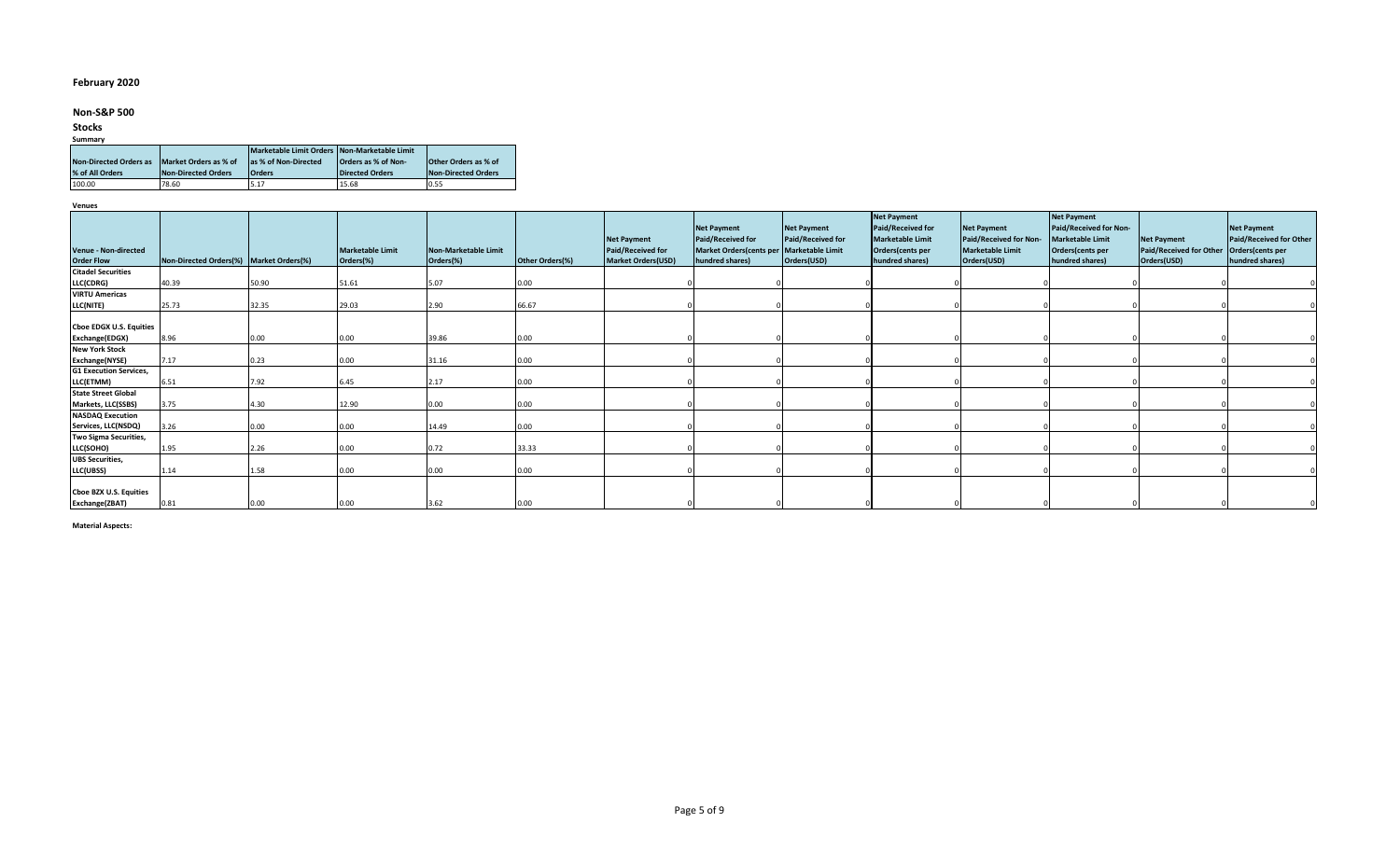## **February 2020**

# **Option Contracts**

| Summary                       |                            |                                              |                         |                             |
|-------------------------------|----------------------------|----------------------------------------------|-------------------------|-----------------------------|
|                               |                            | Marketable Limit Orders Non-Marketable Limit |                         |                             |
| <b>Non-Directed Orders as</b> | Market Orders as % of      | as % of Non-Directed                         | Orders as % of Non-     | <b>Other Orders as % of</b> |
| % of All Orders               | <b>Non-Directed Orders</b> | <b>Orders</b>                                | <b>IDirected Orders</b> | Non-Directed Orders         |
| 100.00                        | 40.40                      | 3.97                                         | 55.63                   | 0.00                        |

**Venues**

| Venue - Non-directed<br><b>Order Flow</b> | Non-Directed Orders(%) Market Orders(%) |       | <b>Marketable Limit</b><br>Orders(%) | Non-Marketable Limit<br>Orders(%) | Other Orders(%) | <b>Net Payment</b><br><b>Paid/Received for</b><br><b>Market Orders(USD)</b> | <b>Net Payment</b><br>Paid/Received for<br>Market Orders(cents per Marketable Limit<br>hundred shares) | <b>Net Payment</b><br>Paid/Received for<br>Orders(USD) | <b>Net Payment</b><br><b>Paid/Received for</b><br><b>Marketable Limit</b><br>Orders(cents per<br>hundred shares) | <b>Net Payment</b><br>Paid/Received for Non-<br><b>Marketable Limit</b><br>Orders(USD) | <b>Net Payment</b><br>Paid/Received for Non-<br><b>Marketable Limit</b><br>Orders(cents per<br>hundred shares) | <b>Net Payment</b><br>Paid/Received for Other Orders (cents per<br>Orders(USD) | <b>Net Payment</b><br>Paid/Received for Other<br>hundred shares) |
|-------------------------------------------|-----------------------------------------|-------|--------------------------------------|-----------------------------------|-----------------|-----------------------------------------------------------------------------|--------------------------------------------------------------------------------------------------------|--------------------------------------------------------|------------------------------------------------------------------------------------------------------------------|----------------------------------------------------------------------------------------|----------------------------------------------------------------------------------------------------------------|--------------------------------------------------------------------------------|------------------------------------------------------------------|
| <b>Citadel Securities</b>                 |                                         |       |                                      |                                   |                 |                                                                             |                                                                                                        |                                                        |                                                                                                                  |                                                                                        |                                                                                                                |                                                                                |                                                                  |
| LLC(CDRG)                                 | 39.47                                   | 26.23 | 33.33                                | 49.41                             | 0.00            |                                                                             |                                                                                                        |                                                        |                                                                                                                  |                                                                                        |                                                                                                                |                                                                                |                                                                  |
| <b>MORGAN STANLEY &amp;</b>               |                                         |       |                                      |                                   |                 |                                                                             |                                                                                                        |                                                        |                                                                                                                  |                                                                                        |                                                                                                                |                                                                                |                                                                  |
| CO. LLC(MSCO)                             | 23.03                                   | 34.43 | 16.67                                | L5.29                             | 0.00            |                                                                             |                                                                                                        |                                                        |                                                                                                                  |                                                                                        |                                                                                                                |                                                                                |                                                                  |
| <b>Wolverine Execution</b>                |                                         |       |                                      |                                   |                 |                                                                             |                                                                                                        |                                                        |                                                                                                                  |                                                                                        |                                                                                                                |                                                                                |                                                                  |
| <b>Services LLC(WEXX)</b>                 | 15.13                                   | 6.56  | 0.00                                 | 22.35                             | 0.00            |                                                                             |                                                                                                        |                                                        |                                                                                                                  |                                                                                        |                                                                                                                |                                                                                |                                                                  |
| Susquehanna Capital                       |                                         |       |                                      |                                   |                 |                                                                             |                                                                                                        |                                                        |                                                                                                                  |                                                                                        |                                                                                                                |                                                                                |                                                                  |
| Group(SUSQ)                               | 13.82                                   | 27.87 | 16.67                                | 3.53                              | 0.00            |                                                                             |                                                                                                        |                                                        |                                                                                                                  |                                                                                        |                                                                                                                |                                                                                |                                                                  |
| <b>Citigroup Global</b>                   |                                         |       |                                      |                                   |                 |                                                                             |                                                                                                        |                                                        |                                                                                                                  |                                                                                        |                                                                                                                |                                                                                |                                                                  |
| Markets, Inc.(CITI)                       | 5.92                                    |       | 33.33                                |                                   | 0.00            |                                                                             |                                                                                                        |                                                        |                                                                                                                  |                                                                                        |                                                                                                                |                                                                                |                                                                  |
| <b>DASH FINANCIAL</b>                     |                                         |       |                                      |                                   |                 |                                                                             |                                                                                                        |                                                        |                                                                                                                  |                                                                                        |                                                                                                                |                                                                                |                                                                  |
| <b>TECHNOLOGIES</b>                       |                                         |       |                                      |                                   |                 |                                                                             |                                                                                                        |                                                        |                                                                                                                  |                                                                                        |                                                                                                                |                                                                                |                                                                  |
| LLC(DASH)                                 | 2.63                                    | 1.64  | 0.00                                 | 3.53                              | 0.00            |                                                                             |                                                                                                        |                                                        |                                                                                                                  |                                                                                        |                                                                                                                |                                                                                |                                                                  |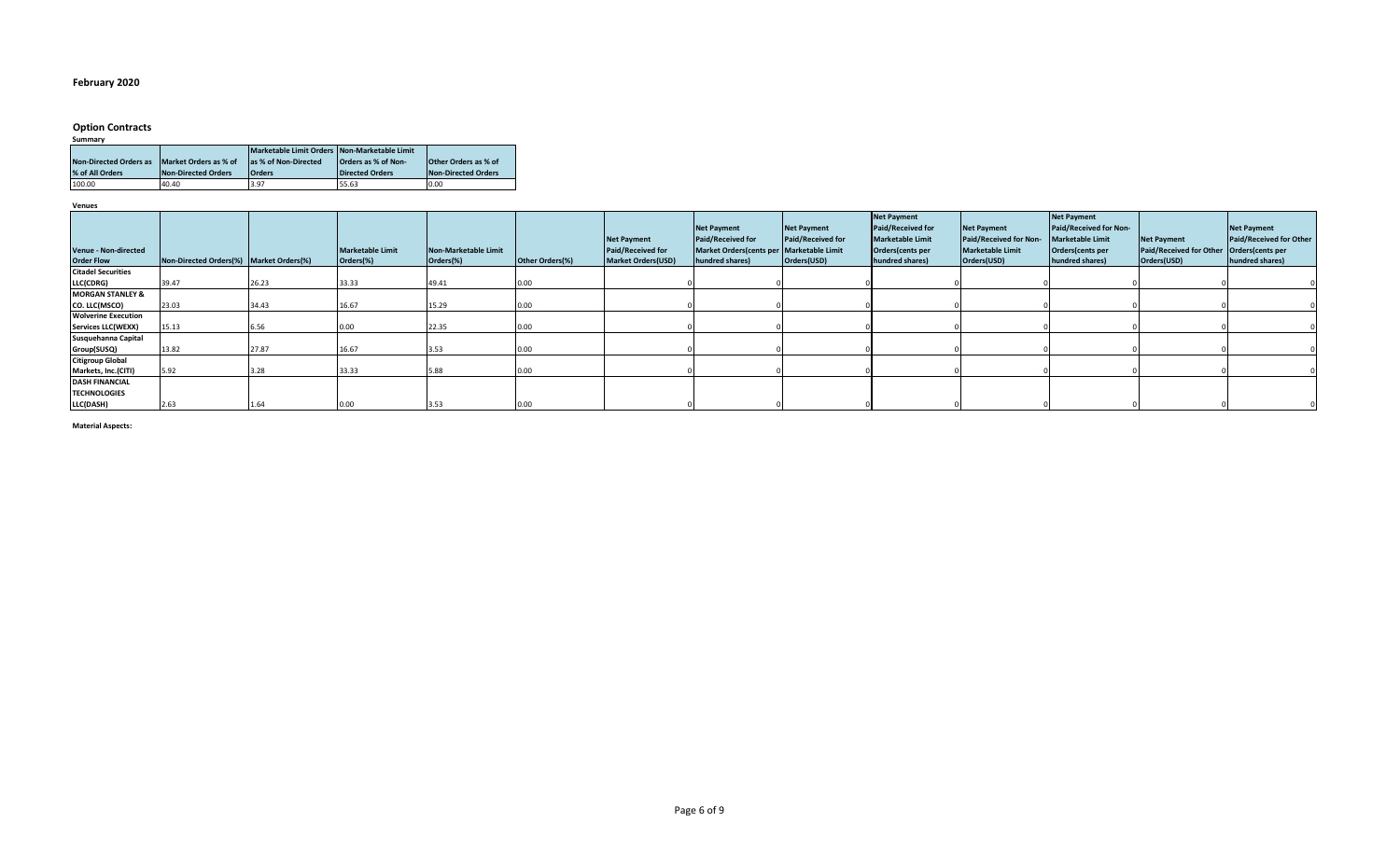## **March 2020**

# **S&P 500 Stocks**

| Summary                       |                       |                                              |                            |                             |  |  |  |  |  |  |  |
|-------------------------------|-----------------------|----------------------------------------------|----------------------------|-----------------------------|--|--|--|--|--|--|--|
|                               |                       | Marketable Limit Orders Non-Marketable Limit |                            |                             |  |  |  |  |  |  |  |
| <b>Non-Directed Orders as</b> | Market Orders as % of | as % of Non-Directed                         | <b>Orders as % of Non-</b> | <b>Other Orders as % of</b> |  |  |  |  |  |  |  |
| % of All Orders               | Non-Directed Orders   | <b>Orders</b>                                | Directed Orders            | Non-Directed Orders         |  |  |  |  |  |  |  |
| 100.00                        | 88.79                 | 0.69                                         | 10.43                      | 0.09                        |  |  |  |  |  |  |  |

**Venues**

|                               |                                         |       |                  |                      |                 |                                                | <b>Net Payment</b>                                                     | <b>Net Payment</b>       | <b>Net Payment</b><br>Paid/Received for     | <b>Net Payment</b>                                | <b>Net Payment</b><br>Paid/Received for Non- |                                                      | <b>Net Payment</b>                          |
|-------------------------------|-----------------------------------------|-------|------------------|----------------------|-----------------|------------------------------------------------|------------------------------------------------------------------------|--------------------------|---------------------------------------------|---------------------------------------------------|----------------------------------------------|------------------------------------------------------|---------------------------------------------|
| Venue - Non-directed          |                                         |       | Marketable Limit | Non-Marketable Limit |                 | <b>Net Payment</b><br><b>Paid/Received for</b> | <b>Paid/Received for</b><br>Market Orders(cents per   Marketable Limit | <b>Paid/Received for</b> | <b>Marketable Limit</b><br>Orders(cents per | Paid/Received for Non-<br><b>Marketable Limit</b> | <b>Marketable Limit</b><br>Orders(cents per  | <b>Net Payment</b><br><b>Paid/Received for Other</b> | Paid/Received for Other<br>Orders(cents per |
| Order Flow                    | Non-Directed Orders(%) Market Orders(%) |       | Orders(%)        | Orders(%)            | Other Orders(%) | <b>Market Orders(USD)</b>                      | hundred shares)                                                        | Orders(USD)              | hundred shares)                             | Orders(USD)                                       | hundred shares)                              | Orders(USD)                                          | hundred shares)                             |
| <b>Citadel Securities</b>     |                                         |       |                  |                      |                 |                                                |                                                                        |                          |                                             |                                                   |                                              |                                                      |                                             |
| LLC(CDRG)                     | 56.24                                   | 59.32 | 26.67            | 39.08                | 100.00          |                                                |                                                                        |                          |                                             |                                                   |                                              |                                                      |                                             |
| <b>VIRTU Americas</b>         |                                         |       |                  |                      |                 |                                                |                                                                        |                          |                                             |                                                   |                                              |                                                      |                                             |
| LLC(NITE)                     | 18.22                                   | 18.96 | 40.00            | 12.92                | 0.00            |                                                |                                                                        |                          |                                             |                                                   |                                              |                                                      |                                             |
| <b>G1 Execution Services,</b> |                                         |       |                  |                      |                 |                                                |                                                                        |                          |                                             |                                                   |                                              |                                                      |                                             |
| LLC(ETMM)                     | 9.44                                    | 10.55 | 13.33            | 2.77                 | 0.00            |                                                |                                                                        |                          |                                             |                                                   |                                              |                                                      |                                             |
| <b>UBS Securities,</b>        |                                         |       |                  |                      |                 |                                                |                                                                        |                          |                                             |                                                   |                                              |                                                      |                                             |
| LLC(UBSS)                     | 5.03                                    | 5.61  | 13.33            | 1.23                 | 0.00            |                                                |                                                                        |                          |                                             |                                                   |                                              |                                                      |                                             |
| <b>New York Stock</b>         |                                         |       |                  |                      |                 |                                                |                                                                        |                          |                                             |                                                   |                                              |                                                      |                                             |
| Exchange(NYSE)                | 2.87                                    | 0.00  | 0.00             | 20.00                | 0.00            |                                                |                                                                        |                          |                                             |                                                   |                                              |                                                      |                                             |
| <b>NASDAQ Execution</b>       |                                         |       |                  |                      |                 |                                                |                                                                        |                          |                                             |                                                   |                                              |                                                      |                                             |
| Services, LLC(NSDQ)           | 2.65                                    | 0.00  | 0.00             | 18.46                | 0.00            |                                                |                                                                        |                          |                                             |                                                   |                                              |                                                      |                                             |
| Two Sigma Securities,         |                                         |       |                  |                      |                 |                                                |                                                                        |                          |                                             |                                                   |                                              |                                                      |                                             |
| LLC(SOHO)                     | 2.34                                    | 2.55  | 6.67             | 0.92                 | 0.00            |                                                |                                                                        |                          |                                             |                                                   |                                              |                                                      |                                             |
| <b>JANE STREET CAPITAL,</b>   |                                         |       |                  |                      |                 |                                                |                                                                        |                          |                                             |                                                   |                                              |                                                      |                                             |
| LLC(JNST)                     | 2.21                                    | 2.29  | 0.00             | 1.85                 | 0.00            |                                                |                                                                        |                          |                                             |                                                   |                                              |                                                      |                                             |
| <b>State Street Global</b>    |                                         |       |                  |                      |                 |                                                |                                                                        |                          |                                             |                                                   |                                              |                                                      |                                             |
| Markets, LLC(SSBS)            | 0.62                                    | 0.73  | 0.00             | 0.00                 | 0.00            |                                                |                                                                        |                          |                                             |                                                   |                                              |                                                      |                                             |
|                               |                                         |       |                  |                      |                 |                                                |                                                                        |                          |                                             |                                                   |                                              |                                                      |                                             |
| Cboe EDGX U.S. Equities       |                                         |       |                  |                      |                 |                                                |                                                                        |                          |                                             |                                                   |                                              |                                                      |                                             |
| Exchange(EDGX)                | 0.35                                    | 0.00  | 0.00             | 2.46                 | 0.00            |                                                |                                                                        |                          |                                             |                                                   |                                              |                                                      |                                             |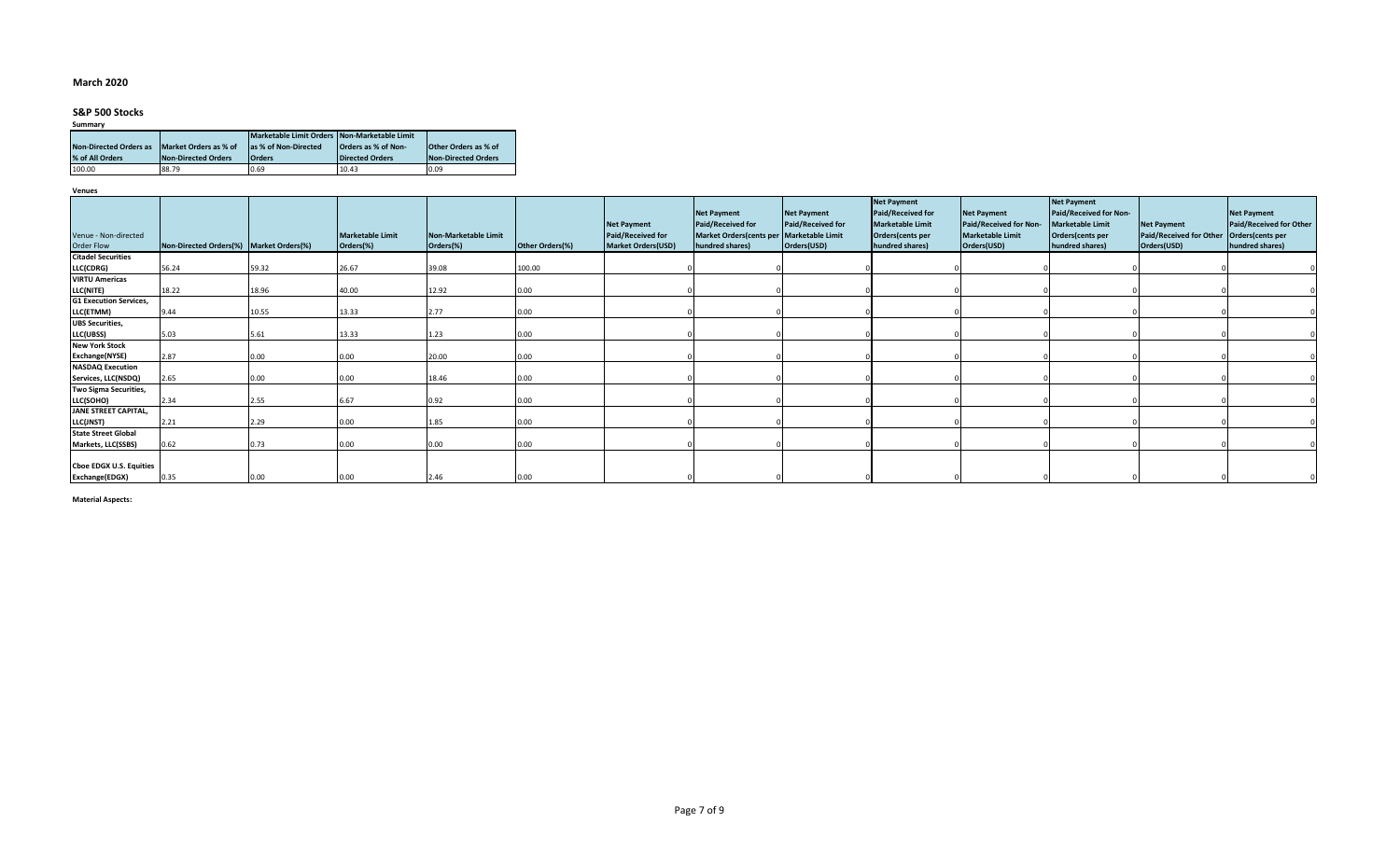## **March 2020**

## **Non-S&P 500**

## **Stocks**

| Summary |                               |                       |                                              |                        |                             |  |  |  |  |  |
|---------|-------------------------------|-----------------------|----------------------------------------------|------------------------|-----------------------------|--|--|--|--|--|
|         |                               |                       | Marketable Limit Orders Non-Marketable Limit |                        |                             |  |  |  |  |  |
|         | <b>Non-Directed Orders as</b> | Market Orders as % of | as % of Non-Directed                         | Orders as % of Non-    | <b>Other Orders as % of</b> |  |  |  |  |  |
|         | % of All Orders               | Non-Directed Orders   | <b>Orders</b>                                | <b>Directed Orders</b> | Non-Directed Orders         |  |  |  |  |  |
|         | 100.00                        | 86.39                 | 5.11                                         | 8.10                   | 0.39                        |  |  |  |  |  |

**Venues**

|                                |                                         |       |                         |                      |                 |                                                | <b>Net Payment</b>                                              | Net Payment       | <b>Net Payment</b><br><b>Paid/Received for</b> | <b>Net Payment</b>                                | <b>Net Payment</b><br>Paid/Received for Non-                   |                                                      | <b>Net Payment</b>                          |
|--------------------------------|-----------------------------------------|-------|-------------------------|----------------------|-----------------|------------------------------------------------|-----------------------------------------------------------------|-------------------|------------------------------------------------|---------------------------------------------------|----------------------------------------------------------------|------------------------------------------------------|---------------------------------------------|
| <b>Venue - Non-directed</b>    |                                         |       | <b>Marketable Limit</b> | Non-Marketable Limit |                 | <b>Net Payment</b><br><b>Paid/Received for</b> | Paid/Received for<br>Market Orders(cents per   Marketable Limit | Paid/Received for | <b>Marketable Limit</b><br>Orders(cents per    | Paid/Received for Non-<br><b>Marketable Limit</b> | <b>Marketable Limit</b><br>Orders(cents per<br>hundred shares) | <b>Net Payment</b><br><b>Paid/Received for Other</b> | Paid/Received for Other<br>Orders(cents per |
| <b>Order Flow</b>              | Non-Directed Orders(%) Market Orders(%) |       | Orders(%)               | Orders(%)            | Other Orders(%) | <b>Market Orders(USD)</b>                      | hundred shares)                                                 | Orders(USD)       | hundred shares)                                | Orders(USD)                                       |                                                                | Orders(USD)                                          | hundred shares)                             |
| <b>Citadel Securities</b>      |                                         |       |                         |                      |                 |                                                |                                                                 |                   |                                                |                                                   |                                                                |                                                      |                                             |
| LLC(CDRG)                      | 53.71                                   | 59.44 | 61.76                   | 11.80                | 20.00           |                                                |                                                                 |                   |                                                |                                                   |                                                                |                                                      |                                             |
| <b>VIRTU Americas</b>          |                                         |       |                         |                      |                 |                                                |                                                                 |                   |                                                |                                                   |                                                                |                                                      |                                             |
| LLC(NITE)                      | 15.45                                   | 17.18 | 13.24                   | 4.97                 | 0.00            |                                                |                                                                 |                   |                                                |                                                   |                                                                |                                                      |                                             |
| <b>G1 Execution Services,</b>  |                                         |       |                         |                      |                 |                                                |                                                                 |                   |                                                |                                                   |                                                                |                                                      |                                             |
| LLC(ETMM)                      | 8.84                                    | 9.62  | 11.76                   | 1.24                 | 40.00           |                                                |                                                                 |                   |                                                |                                                   |                                                                |                                                      |                                             |
| <b>UBS Securities,</b>         |                                         |       |                         |                      |                 |                                                |                                                                 |                   |                                                |                                                   |                                                                |                                                      |                                             |
| LLC(UBSS)                      | 5.20                                    | 5.76  | 7.35                    | 0.00                 | 20.00           |                                                |                                                                 |                   |                                                |                                                   |                                                                |                                                      |                                             |
|                                |                                         |       |                         |                      |                 |                                                |                                                                 |                   |                                                |                                                   |                                                                |                                                      |                                             |
| <b>Choe EDGX U.S. Equities</b> |                                         |       |                         |                      |                 |                                                |                                                                 |                   |                                                |                                                   |                                                                |                                                      |                                             |
| Exchange(EDGX)                 | 4.01                                    | 0.00  | 0.00                    | 33.54                | 0.00            |                                                |                                                                 |                   |                                                |                                                   |                                                                |                                                      |                                             |
| <b>NASDAQ Execution</b>        |                                         |       |                         |                      |                 |                                                |                                                                 |                   |                                                |                                                   |                                                                |                                                      |                                             |
| Services, LLC(NSDQ)            | 3.27                                    | 0.00  | 0.00                    | 27.33                | 0.00            |                                                |                                                                 |                   |                                                |                                                   |                                                                |                                                      |                                             |
| <b>State Street Global</b>     |                                         |       |                         |                      |                 |                                                |                                                                 |                   |                                                |                                                   |                                                                |                                                      |                                             |
| Markets, LLC(SSBS)             | 2.60                                    | 2.88  | 4.41                    | 0.00                 | 0.00            |                                                |                                                                 |                   |                                                |                                                   |                                                                |                                                      |                                             |
| Two Sigma Securities,          |                                         |       |                         |                      |                 |                                                |                                                                 |                   |                                                |                                                   |                                                                |                                                      |                                             |
| LLC(SOHO)                      | 2.45                                    | 2.88  | 0.00                    | 0.00                 | 20.00           |                                                |                                                                 |                   |                                                |                                                   |                                                                |                                                      |                                             |
| JANE STREET CAPITAL,           |                                         |       |                         |                      |                 |                                                |                                                                 |                   |                                                |                                                   |                                                                |                                                      |                                             |
| LLC(JNST)                      | 2.01                                    | 2.25  | 1.47                    | 0.62                 | 0.00            |                                                |                                                                 |                   |                                                |                                                   |                                                                |                                                      |                                             |
| <b>New York Stock</b>          |                                         |       |                         |                      |                 |                                                |                                                                 |                   |                                                |                                                   |                                                                |                                                      |                                             |
| Exchange(NYSE)                 | 1.19                                    | 0.00  | 0.00                    | 9.94                 | 0.00            |                                                |                                                                 |                   |                                                |                                                   |                                                                |                                                      |                                             |